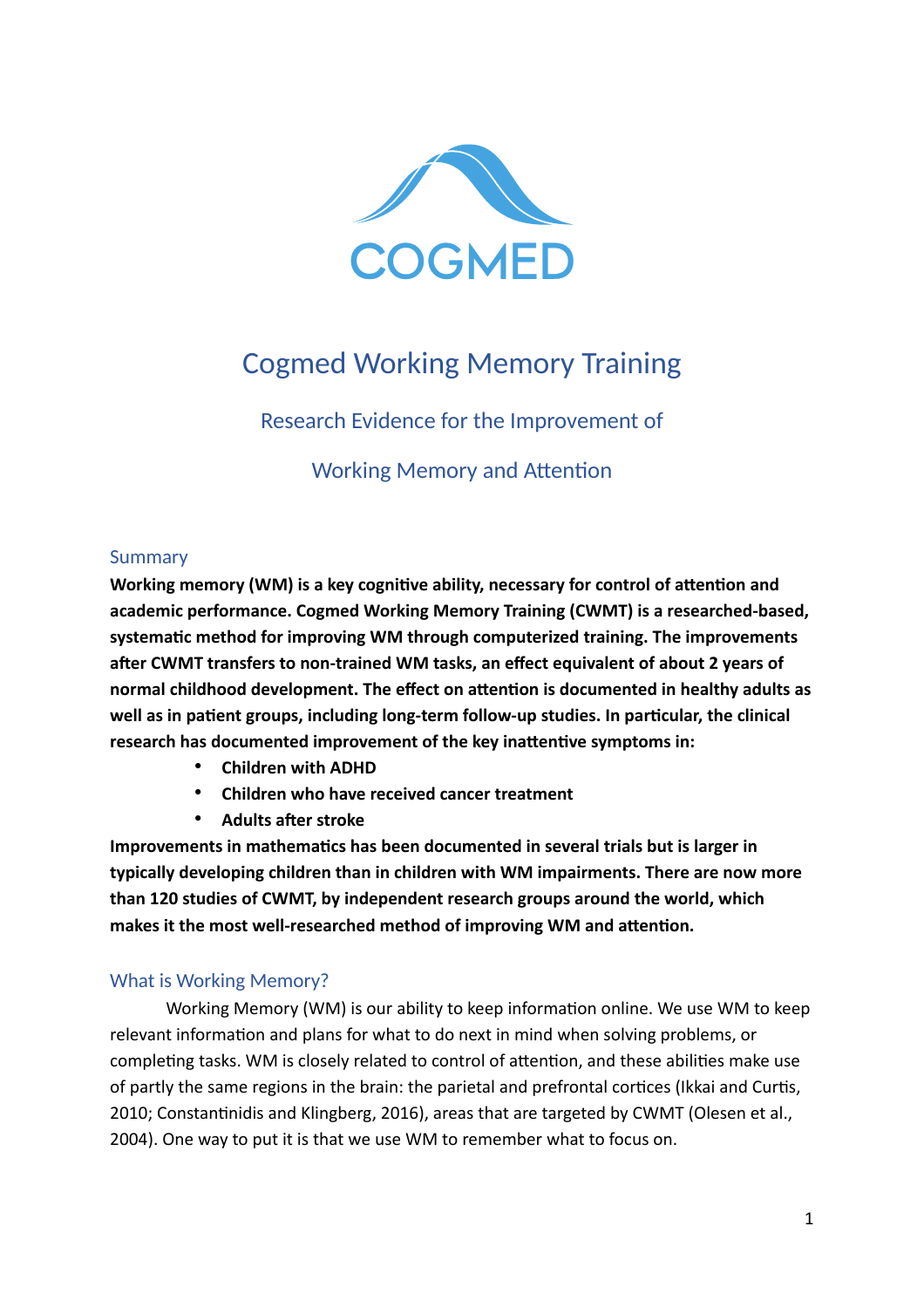All individuals vary in their WM capacity. A low WM can be hereditary, linked to environmental effects such as stress, or caused by injury to the brain. Many diagnoses and clinical conditions are associated with low WM and attention deficits, including ADHD, ADD, traumatic brain injury, premature birth, stroke and cancer treatment.

The results of an impaired WM are similar, independent of the cause: an inability to remember plans and instructions, and to pay attention to the task at hand, which is often perceived as the individual being distracted. This is especially pronounced during mentally demanding situations. In children, WM deficits are associated with academic problems in both reading and mathematics.

#### Cogmed Improves Working Memory Capacity and Attention

Cogmed is based on research showing that WM capacity can be increased through training. This was originally shown in studies from the Karolinska Institute (Klingberg et al., 2002; Klingberg et al., 2005), and has since been replicated by independent research groups around the world. There are now more than 120 published studies of CWMT.

The key finding is that WM capacity is improved not only for the tasks that are part of the training program, but also for tasks that are dissimilar. For example, studies at Cambridge University, UK and Karolinska Institute, Sweden, show that CWMT improves the ability of children to remember and perform long and WM-demanding verbal instructions, a task that is highly relevant in daily life (Holmes et al., 2009a; Bergman-Nutley and Klingberg, 2014). Another example is transfer to a test battery (Automated WM Assessment) developed to specifically measure complex WM (Holmes et al., 2009b; Carlson-Green et al., 2017; Peers et al., 2020). A third example is improved ability to keep in mind, update and add digits (The Paced Auditory Serial Addition Task), a task not part of the training (Lundqvist et al., 2010; Brehmer et al., 2012). Altogether, this means that CWMT **transfers to non-trained WM tasks.**

A summary of the improvements in 12 CWMT studies found significant, long-lasting improvements in WM task performance: 0.7 standard deviations compared to the control groups (Spencer-Smith and Klingberg, 2015). This is larger than the effect of physical exercise on cognition (Verburgh et al., 2014), or of stimulant medication on WM capacity (Roberts et al., 2020).

Another way to illustrate the impact on cognition is to compare it to years of development. When children grow older, their WM improves by around 0.25 SD per year for a 10-year-old child (Ullman et al., 2014). The 0.7 SD deviation **improvement from CWMT is comparable to at least 2 years of normal development**.

Because WM and attention are closely related (Lui and Tannock, 2007; Ikkai and Curtis, 2010), we would expect that improvement of WM also leads to improvements in attention during neuropsychological tasks as well as in everyday life.

In a meta-analysis of 12 CWMT studies, improvement in attentive behavior in everyday life was documented independent of diagnosis and age, an effect that was retained at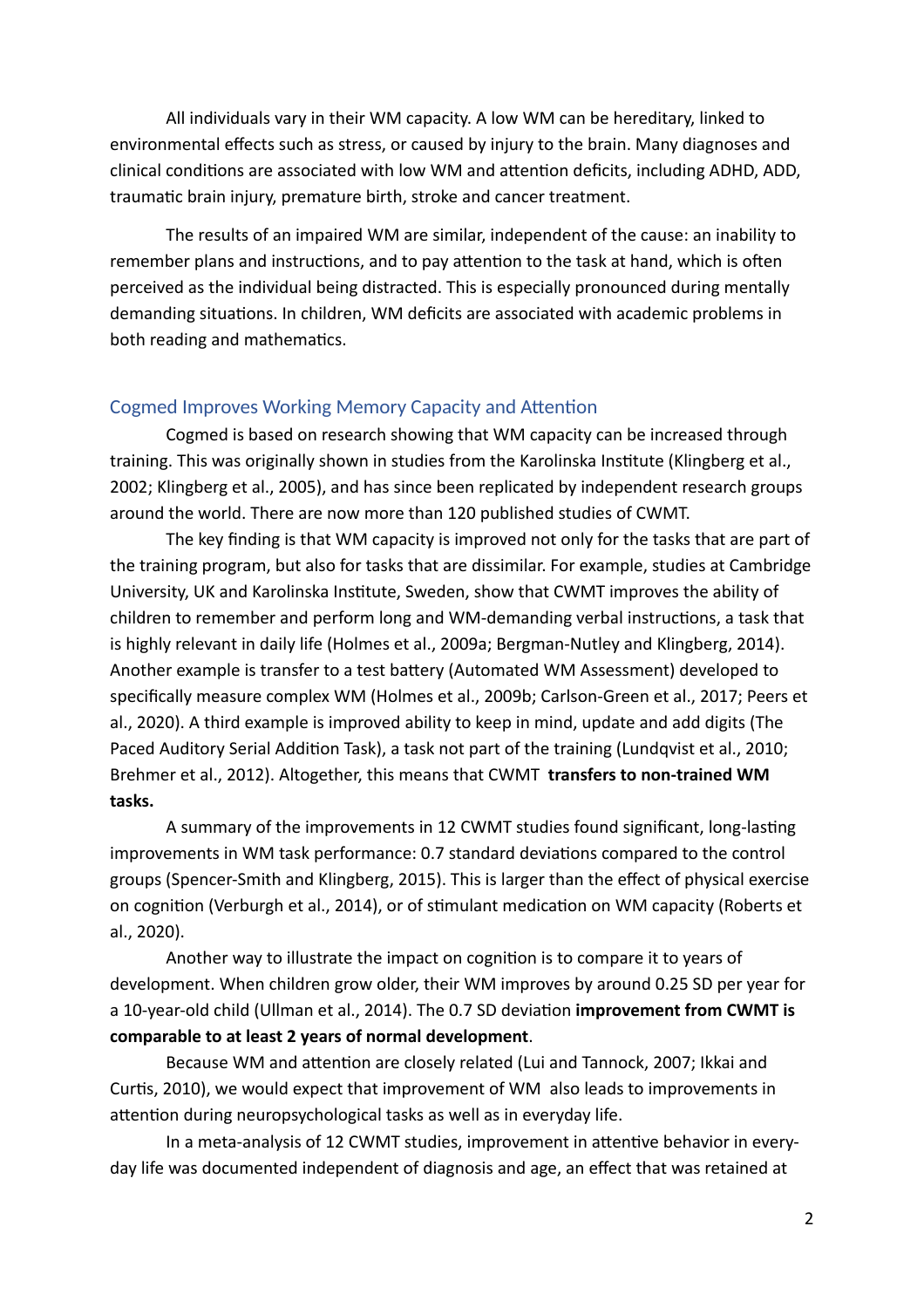follow-up (Spencer-Smith and Klingberg, 2015). This includes a study in 100 healthy young and older adults with significant improvements documented with both neuropsychological tests and questions about attention problems in everyday life (Brehmer et al., 2012).

The mean effect size of this improvement  $(d = 0.4)$  is stronger than, for example, the effects of SSRI on depression (Kirsch et al., 2008).

#### Cogmed WM Training Improves Attention in Children with ADHD

Clinical studies has mainly been focused on ADHD. Table 1 summarizes six published studies (Klingberg et al., 2005; Gropper and Tannock, 2009; Beck et al., 2010; Green et al., 2012; Egeland et al., 2013; Bigorra et al., 2015), documenting how CWMT improves attention in ADHD, compared to control groups. Five studies are from children, one from adults. The questions used for estimating attention are similar or identical to those used to diagnose inattention problems, in school and at home, in ADHD. This means that **CWMT transfers to better attention in everyday life in children with ADHD.** One of the largest studies, by Bigorra and collaborators, from the University Hospital in Barcelona, concluded:

| <b>Study</b>             | N  | Age       | <b>Ctrl group</b> | <b>Inattention sx</b>                                 |
|--------------------------|----|-----------|-------------------|-------------------------------------------------------|
| Klingberg, et al. (2005) | 53 | $7 - 12$  | Active            | DSM-IV<br>$d = 0.7$                                   |
| Beck, et al. (2010)      | 52 | $7 - 17$  | Wait-list         | DSM-IV<br>$d = 0.76$                                  |
| Green et al. (2012)      | 26 | $7 - 14$  | Active            | RAST off-task<br>$d = 1.2$                            |
| Egeland 2013             | 67 | $10 - 12$ | Wait-list         | ARS attention<br>$d = 0.5$ (par) 0.4 (teach) ns       |
| Gropper et al. (2014)    | 62 | 19-52     | Wait-list         | <b>ASRS</b><br>$d = 0.42$                             |
| Bigorra et al. (2015)    | 66 | $7 - 12$  | Active            | ADHD composite score<br>$d = 0.39$ (par) 0.69 (teach) |

*"CWMT had a significant impact on ADHD deficits by achieving long-term far-transfer effects."*

Table 1. Controlled studies showing improved attention in children with ADHD. DSM-IV = diagnostic questions of inattention symptoms from the Diagnostic and Statistical Manual, version 4; RAST=Restricted Academic Setting Task; ARS=ADHD Rating Scale; ASRS=Adult ADHD Self-Report Scale.

There has been one larger study that did not find a similar effect (Chacko et al., 2014). This study included children from low socioeconomic status regions, where a majority had Oppositional Defiant Disorder (ODD). Therefore, we do not recommend CWMT if ODD is part of the problem. CWMT is more likely to succeed in individuals where the deficit in WM and attention is the main problem.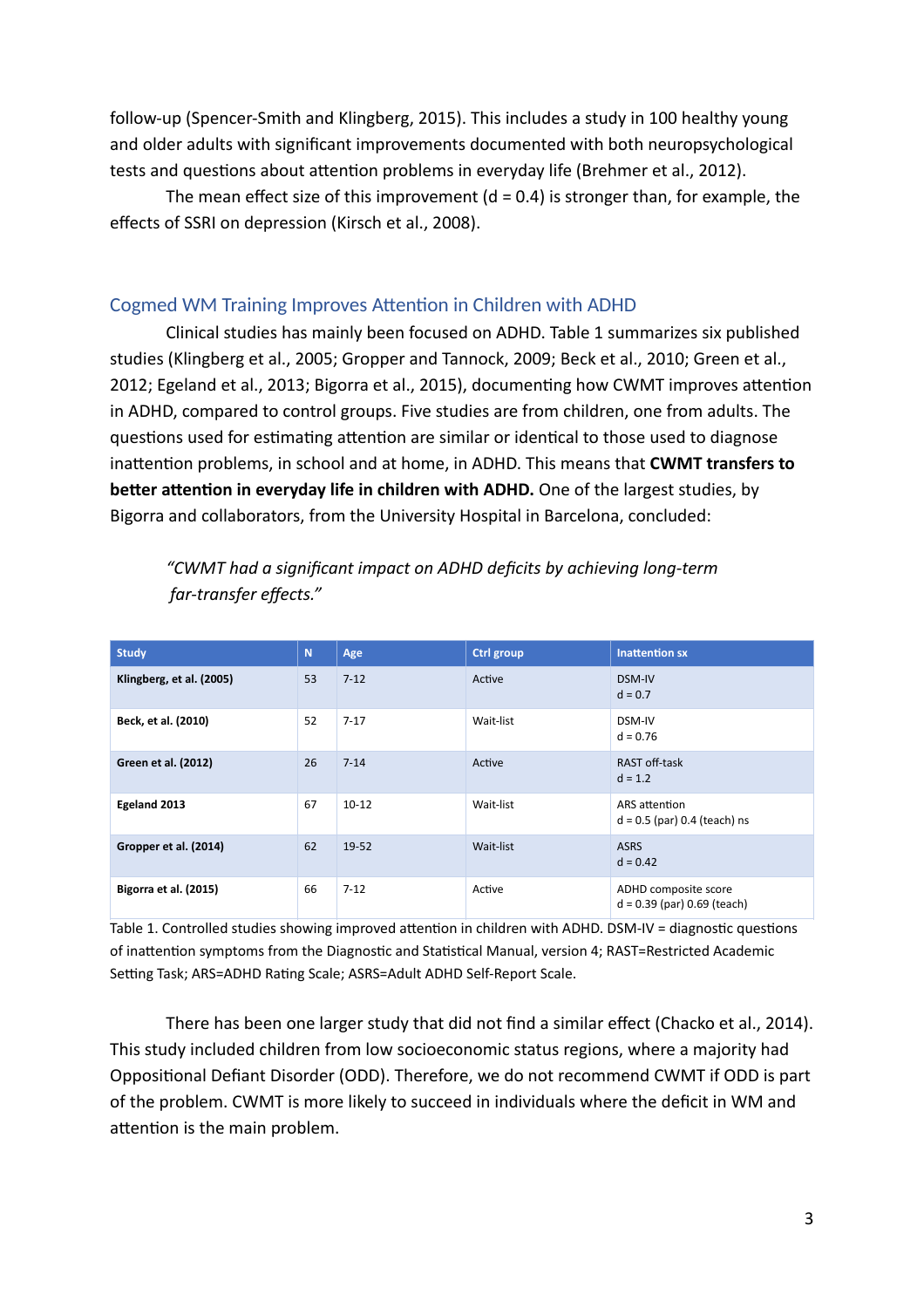## Cogmed Enhances Working Memory and Attention in Children Treated for Cancer

Children who have been treated with cytostatic and/or radiation therapy towards the brain suffer cognitive problems due to the effect of the treatment on the growing brain. Impaired working memory is a key component, associated with inattention and lower academic performance.

A series of studies from George Washington University School of Medicine, Washington, and St Jude Children's Research Hospital, Memphis, has evaluated CWMT in controlled studies and found significant, long-lasting improvements in WM and attention, including cognitive symptoms in everyday life (Hardy et al., 2013; Conklin et al., 2015; Carlson-Green et al., 2017; Conklin et al., 2017) (Table 2). In addition, they noted significant improvements in learning. Dr. Heather Conklin et al (2015) concluded their research paper:

*"Study findings show computerized cognitive training is feasible and efficacious for childhood cancer survivors, with evidence for training-related neuroplasticity."*

| <b>Study</b>                  | N  | Age       | <b>Ctrl group</b>      | <b>Inattention sx</b>                     | <b>Other behavior</b>                             | <b>Cognition</b>                |
|-------------------------------|----|-----------|------------------------|-------------------------------------------|---------------------------------------------------|---------------------------------|
| <b>Hardy 2012</b>             | 20 | $8 - 16$  | Active<br>Randomized   | CPRS-3 inatt.<br>$d = 0.4$                | <b>CPRS-3 Learning</b><br>$d = 0.8$               | WRAML <sub>2</sub><br>$d = 0.9$ |
| Conklin 2015                  | 68 | $10 - 14$ | Waitlist<br>Randomized | CPRS inatt<br>$d = 0.7$                   | CPRS-3 Exec funct<br>$d = 0.8$                    | <b>WISC</b><br>$d = 0.8$        |
| Conklin 2017                  | 62 | $10-14$   | Waitlist<br>Randomized | <b>CPRS. Effects</b><br>maintained at 6 m | Effects maintained<br>at $6m$ .                   | Effects maintained<br>at $6m$ . |
| <b>Carlsson-Green</b><br>2017 | 20 | $8 - 18$  | No ctrl group          | <b>CBCL</b><br>6 m. after intervention    | <b>BRIEF p&lt;0.01</b><br>6 m. after intervention | AWMA<br>WJ-III math             |

Table 2. Studies of pediatric cancer. CPRS = Conner's Parents Rating Scale; WRAML2=Wide Range Assessment of Memory and Learning; WISC=Wechsler Intelligence Scale for Children; CBCL= Achenbach Child Behavior Check List; BRIEF=Behavior Rating Inventory of Executive Function; AWMA=Automated Working Memory Assessment; Woodcock-Johnson Tests of Achievement

#### Cogmed Enhances Working Memory and Attention in Stroke Patients

Stroke often results in cognitive problems, where impaired WM is a key component. A series of studies has documented how CWMT improves cognitive performance in stroke patients, including up to 6 months' follow-up measures (Westerberg et al., 2007; Lundqvist et al., 2010; Johansson and Tornmalm, 2012; Akerlund et al., 2013; Bjorkdahl et al., 2013; Peers et al., 2020). Åkerlund and colleagues, from the Department of Rehabilitation Medicine, Sahlgrenska University Hospital, Gothenburg, Sweden, concluded:

*"Results indicated that computerized WM training can improve working memory, cognition and psychological health."*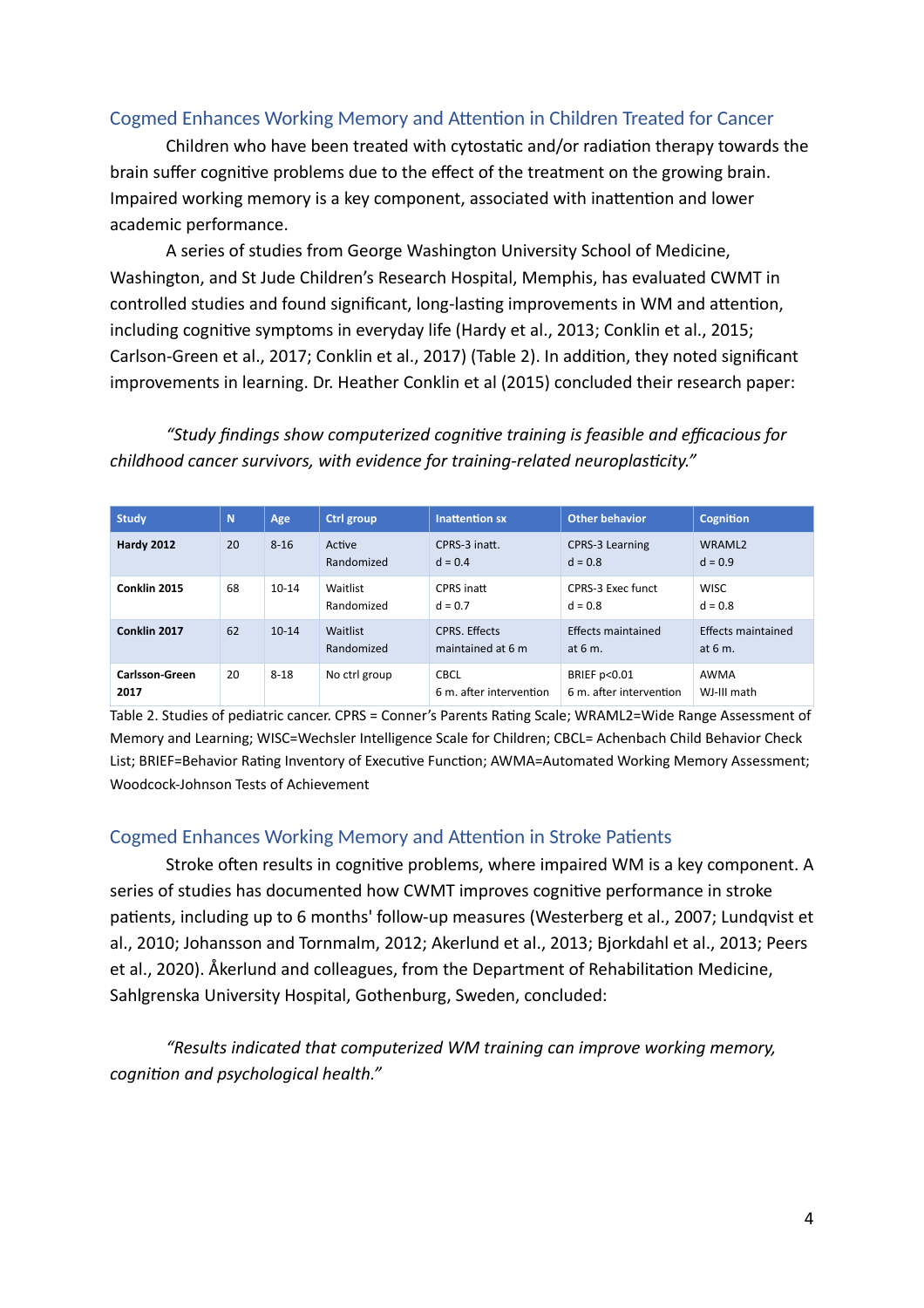| <b>Study</b>             | N  | Age       | Ctrl group         | <b>Inattention</b>   | <b>Other</b>         | <b>Followup</b> |
|--------------------------|----|-----------|--------------------|----------------------|----------------------|-----------------|
| Westerberg, et al (2007) | 18 | $34 - 65$ | Wait-list, rnd     | <b>CFQ</b>           | PASAT, Ruff, WM      |                 |
| Lundqvist et al. (2010)  | 21 | $20 - 65$ | Wait-list, rnd, xo | Occupational perf    | PASAT, list span     | 4,20 w          |
| Johansson et al. (2012)  | 18 | 17-64     | No ctrl gr         | CFQ, occup perf      |                      | 6 month         |
| Åkerlund et al. (2013)   | 47 | $22 - 63$ | Wait-list, rnd, xo | Psychological health | <b>BNIS cog test</b> | 6, 18 w         |
| Björkdahl et al. (2013)  | 47 | $22 - 63$ | Wait-list, rnd, xo | Cognitive question   | Digit-span           | 6, 18 w         |
| Peers et al. (2018)      | 23 | 28-74     | Wait-list, rnd, xo | Core symptoms        | AWMA, TVA            | No follow       |

Table 3. Studies of adult stroke patients. CFQ = Cognitive Failure Questionnaire; PASAT = Paced Auditory Serial Addition Task; Ruff=The Ruff Selective Attention Test; BNIS=Barrow Neurological Institute Screen for Higher Cerebral Functions; AWMA = Automated WM Assessment; TVA=Theory of Visual Attention; rnd = randomized; xo = cross-over.

# Potential Relevance of CWMT for Academic Performance in Typically Developing Children

WM capacity is highly correlated with performance in mathematics and reading. But, in contrast to attention, these abilities are also dependent on many other factors, including knowledge stored in long-term memory. It is therefore likely that it is more difficult to improve math than attention through WM training.

There are several studies documenting improvements in mathematical performance after CWMT, the two largest being a study of 155 children with self-perceived WM and attention problems and a control-group of 304 children (Bergman-Nutley and Klingberg, 2014). Here, repeated tests of arithmetic in both groups showed a gradual improvement during training compared to the control group.

A study of 572 typically developing children, randomized to training or teaching as usual, researchers from University of Mainz and Zürich (Berger, 2020) found that improvement in mathematical performance directly after training was modest (effect size 0.2), but when children were followed up with a test one year after intervention, the difference between intervention and control group had increased to 0.4, which is equivalent to about half a year of normal improvement in primary school and 1 year of improvement in secondary school. Berger et al. note that the improvement in mathematics after training is about twice as large as the improvement seen after reducing the number of students in each classroom. This finding is in line with a smaller study from the universities of Exeter and Cambridge, which found that Cogmed training in 23 typically developing children significantly improved mathematical reasoning .

There is one large study which failed to find improvements in mathematics (Roberts et al., 2016) which included children who were selected based on their low-WM (15th percentile). At this stage, a plausible hypothesis is that improvements in mathematics after CWMT is smaller than that of the effect on inattention, develops gradually and depends on the child's WM capacity, where the typical population gain more than children with low WM. Children with low WM will likely need about twice as much training to have the same gains in mathematics as children with a typical WM capacity.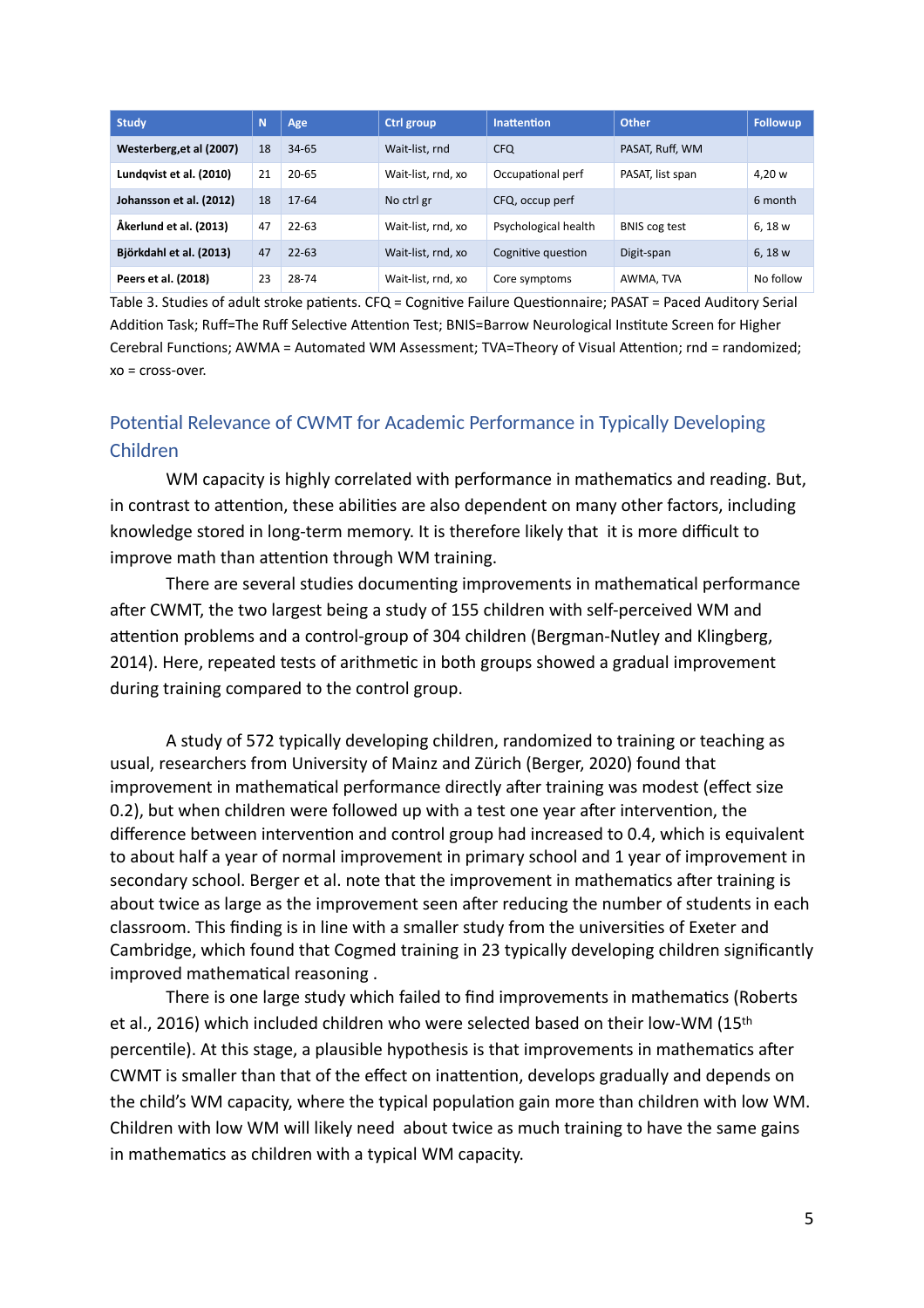#### Berger and colleagues concluded their paper:

*"We find not only substantial near transfer effects on WM capacity that emerge right after the five-week training period and last throughout all evaluation waves; we also find far transfer effects on several important skills—geometry, reading ability, a measure of fluid IQ, children's ability to inhibit pre-potent impulses, and teacher-rated self-regulation ability"*

*"Moreover, these far-transfer effects emerge over time and only become fully visible after 12- 13 months. Finally, we document that 3–4 years after the intervention, the children who received training have a roughly 16 percentage points higher probability of entering the academic track in secondary school."*

#### Methodological notes on effect sizes and power

In a meta-analysis of CWMT on ratings of attention an average effect size of 0.4 was found (Spencer-Smith and Klingberg, 2015). Assuming that this is representative a study needs to include at least 200 subjects (100 training and 100 control) to have adequate statistical power (>80% chance of finding an effect). Studies with 60 subjects (30 in each group) has a statistical power of around 0.35, i.e. we would expect that around 6-7 out of 10 studies do not find a p-value less than 0.05 even if the training effect is real. To have adequate power to detect an effect size of 0.3, around 350 subjects (175 in each group) is needed. Looking back at the last 20 years of studies about cognitive interventions, we can observe that most studies have been underpowered.

Research on the benefits of cognitive training, including CWMT, will continue for several years. But CWMT is at this point the most well researched training method in for improving WM and attention.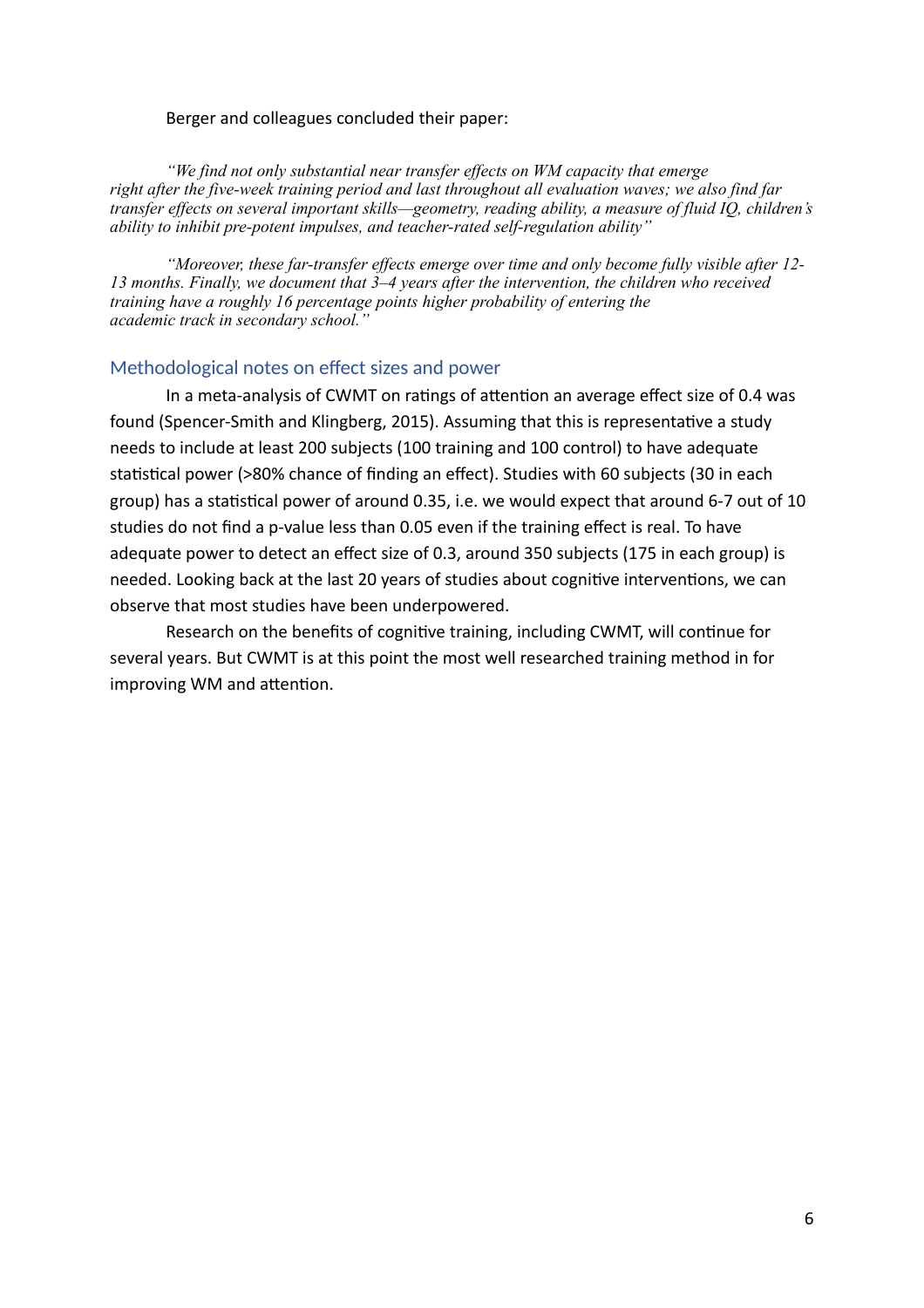#### Key references

- Akerlund E, Esbjornsson E, Sunnerhagen KS, Bjorkdahl A (2013) Can computerized working memory training improve impaired working memory, cognition and psychological health? Brain Inj 27:1649-1657.
- Beck SJ, Hanson CA, Puffenberger SS, Benninger KL, Benninger WB (2010) A controlled trial of working memory training for children and adolescents with ADHD. JClinChild AdolescPsychol 39:825-836.
- Berger EMF, E.; Hermes, H.; Schunk, D.; Winkel, K.; (2020) The impact of working memory training on children's cognitive and noncognitive skilss. In: SSRN.
- Bergman-Nutley S, Klingberg T (2014) Effect of working memory training on working memory, arithmetic and following instructions. Psychol Res 78:869-877.
- Bigorra A, Garolera M, Guijarro S, Hervas A (2015) Long-term far-transfer effects of working memory training in children with ADHD: a randomized controlled trial. Eur Child Adolesc Psychiatry.
- Bjorkdahl A, Akerlund E, Svensson S, Esbjornsson E (2013) A randomized study of computerized working memory training and effects on functioning in everyday life for patients with brain injury. Brain Inj 27:1658-1665.
- Brehmer Y, Westerberg H, Backman L (2012) Working-memory training in younger and older adults: training gains, transfer, and maintenance. Front Hum Neurosci 6:63.
- Carlson-Green B, Puig J, Bendel A (2017) Feasibility and efficacy of an extended trial of home-based working memory training for pediatric brain tumor survivors: a pilot study. Neurooncol Pract 4:111-120.
- Chacko A, Bedard AC, Marks DJ, Feirsen N, Uderman JZ, Chimiklis A, Rajwan E, Cornwell M, Anderson L, Zwilling A, Ramon M (2014) A randomized clinical trial of Cogmed Working Memory Training in school-age children with ADHD: a replication in a diverse sample using a control condition. J Child Psychol Psyc 55:247-255.
- Conklin HM, Ashford JM, Clark KN, Martin-Elbahesh K, Hardy KK, Merchant TE, Ogg RJ, Jeha S, Huang L, Zhang H (2017) Long-Term Efficacy of Computerized Cognitive Training Among Survivors of Childhood Cancer: A Single-Blind Randomized Controlled Trial. J Pediatr Psychol 42:220-231.
- Conklin HM, Ogg RJ, Ashford JM, Scoggins MA, Zou P, Clark KN, Martin-Elbahesh K, Hardy KK, Merchant TE, Jeha S, Huang L, Zhang H (2015) Computerized Cognitive Training for Amelioration of Cognitive Late Effects Among Childhood Cancer Survivors: A Randomized Controlled Trial. J Clin Oncol 33:3894-3902.
- Constantinidis C, Klingberg T (2016) The neuroscience of working memory capacity and training. Nature Reviews Neuroscience.
- Egeland J, Aarlien AK, Saunes BK (2013) Few Effects of Far Transfer of Working Memory Training in ADHD: A Randomized Controlled Trial. PLoS One 8.
- Green CT, Long DL, Green D, Iosif AM, Dixon JF, Miller MR, Fassbender C, Schweitzer JB (2012) Will working memory training generalize to improve off-task behavior in children with attentiondeficit/hyperactivity disorder? Neurotherapeutics 9:639-648.
- Gropper RJ, Tannock R (2009) A pilot study of working memory and academic achievement in college students with ADHD. Journal of attention disorders 12:574-581.
- Hardy KK, Willard VW, Allen TM, Bonner MJ (2013) Working memory training in survivors of pediatric cancer: a randomized pilot study. Psychooncology 22:1856-1865.
- Holmes J, Gathercole SE, Dunning DL (2009a) Adaptive training leads to sustained enhancement of poor working memory in children. DevSci 12:F9-15.
- Holmes J, Gathercole SE, Place M, Hilton KA, Dunning DL, Klingberg T (2009b) Working memory deficits can be overcome: impacts of training and medication on working memory in children with ADHD. Appl Cogn Psychol 12:9-15.
- Ikkai A, Curtis CE (2010) Common neural mechanisms supporting spatial working memory, attention and motor intention. Neuropsychologia.
- Johansson B, Tornmalm M (2012) Working memory training for patients with acquired brain injury: effects in daily life. Scand J Occup Ther 19:176-183.